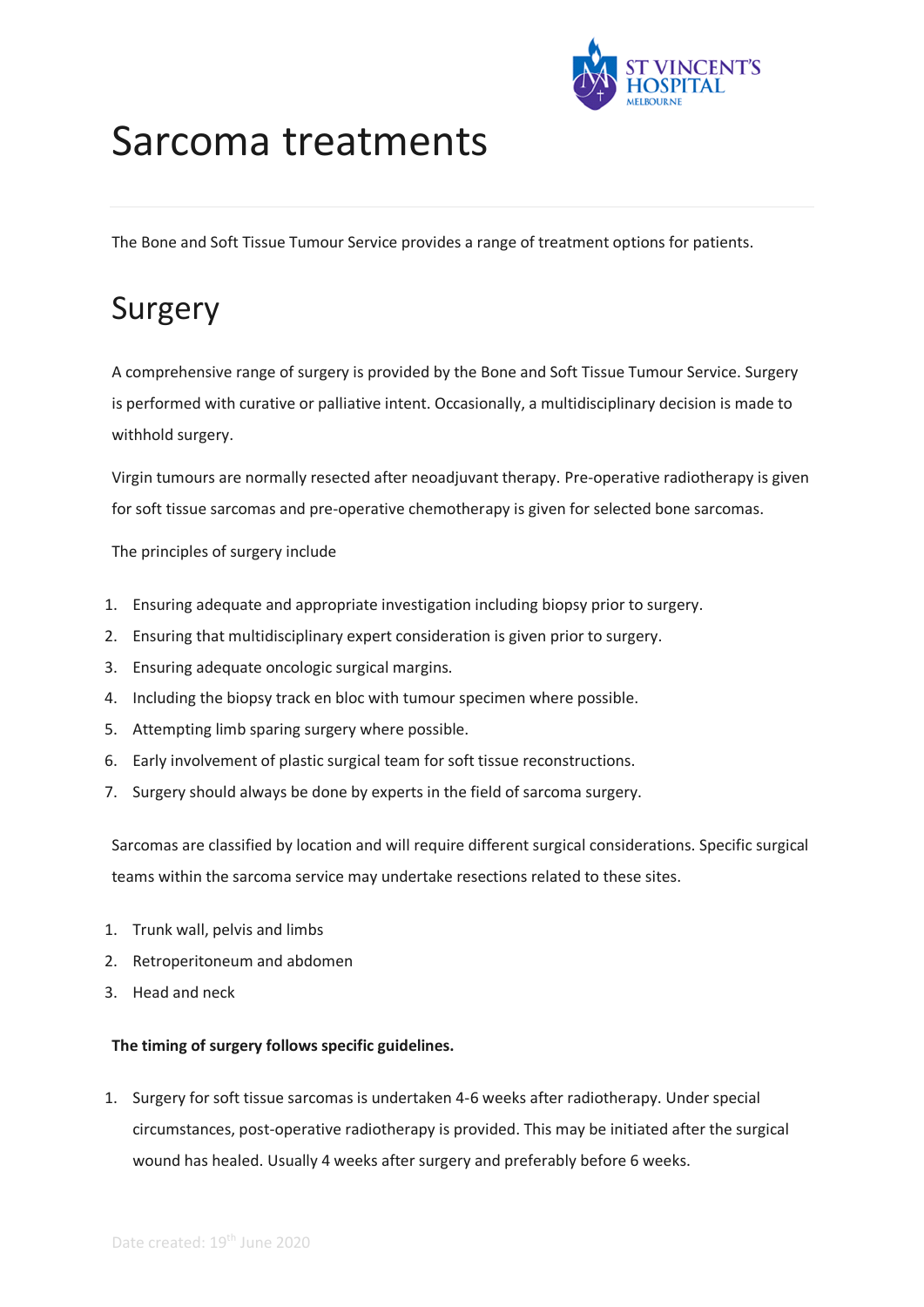

2. Surgery for bone sarcomas that require chemotherapy are undertaken usually 2 weeks after a predetermined chemotherapy cycle when blood indices allow and after consultation with the medical oncology team.

Surgical care supervised by the sarcoma service is provided at St. Vincent's Hospital and Peter MacCallum Cancer Centre.

### Radiation Oncology

Suitably qualified sarcoma radiation oncologists will provide radiotherapy.

The team will deliver radiotherapy services enabled by state-of-the-art resources. Treatment protocols will be evidence-based and conform to international guidelines. They will be published in the Quality Management System (QMS) and will be reviewed yearly. All treatments will be delivered according to the documented QMS guidelines.

All new radiotherapy treatment plans will be reviewed at the weekly radiotherapy QA meeting before commencement of treatment. This meeting will be attended by the treating clinician and at least 2 other radiation oncologists and radiation therapists.

Radiotherapy charts of all patients on treatment will be reviewed at the radiotherapy QA meeting every week. All patients are to be reviewed by the radiation oncology nurse in the first week of treatment.

Treatment related toxicity will be documented weekly on standardized toxicity templates.

Clinical trial participation is to be actively encouraged.

Radiotherapy will be delivered at Genesis Care – St Vincent's or Peter MacCallum Cancer Centre.

## Medical Oncology

Chemotherapy can be considered either as systemic adjuvant treatment with the primary goal of treating microscopic disease at the time of initial presentation, or as a complement to local treatment by surgery or radiation. In the latter setting, the goal of chemotherapy is to 'downstage' the tumour enabling surgery or radiation to achieve local disease control sometimes with reduced morbidity. Tumour shrinkage or percentage necrosis after pre-operative chemotherapy may also